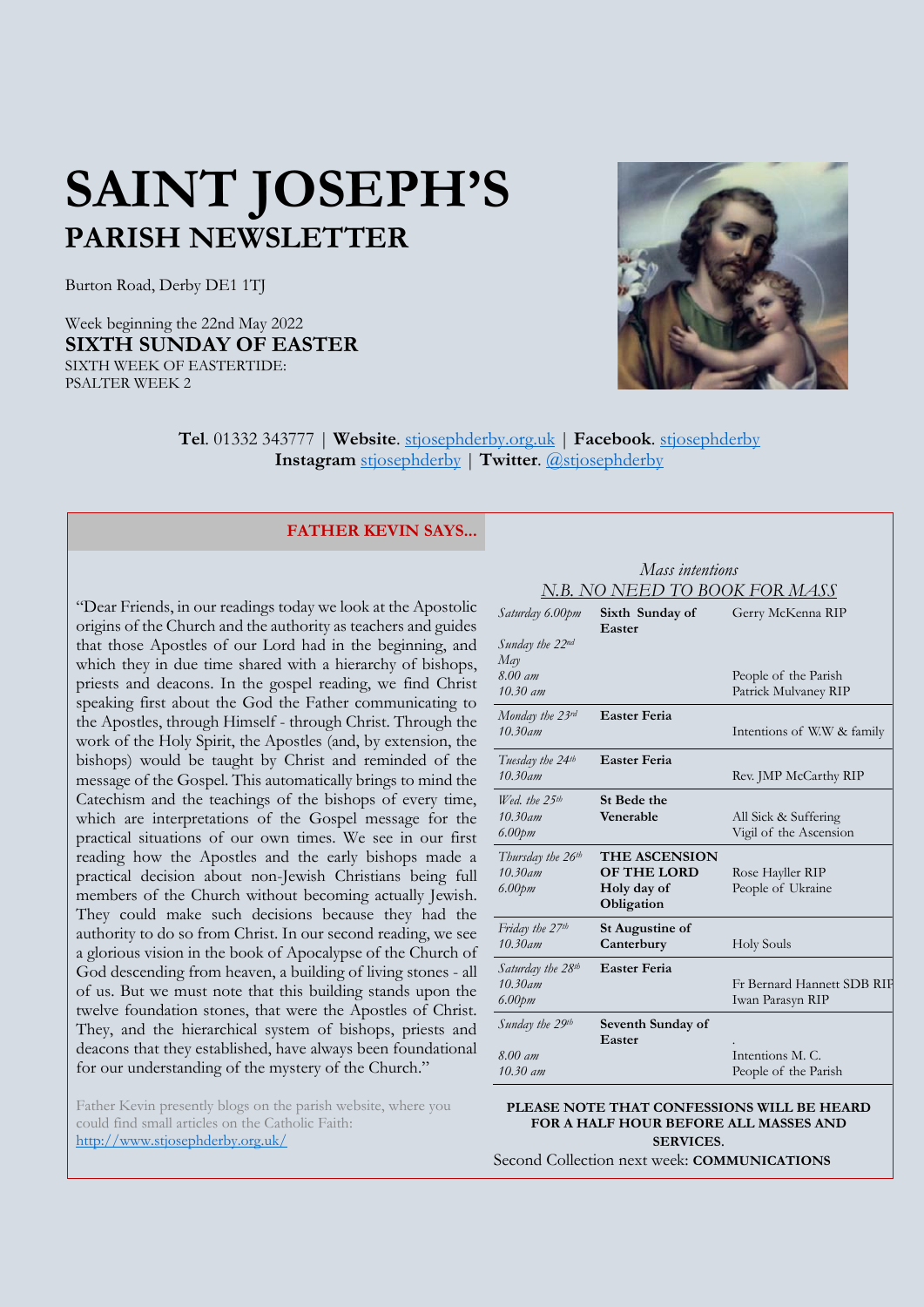### **SPIRITUAL COMMUNION**

If you are unable to attend daily Mass, you might like to use this prayer to express our faith in Christ and His Presence in the Eucharist, and we ask him to unite Himself with us.

#### **ACT OF SPIRITUAL COMMUNION**

My Jesus, I believe that You are present in the Most Holy Sacrament. I love You above all things, and I desire to receive You into my soul. Since I cannot at this moment receive You sacramentally, come at least into my heart. I embrace You as if You were already there and unite myself wholly to You. Never permit me to be separated from You. Amen.

#### **NEWS**

**The Bishops of England & Wales invite you to return to Mass from Pentecost.** They say 'Our fundamental Christian duty is to worship God by participating in the celebration of Mass. Attending Mass on Sundays and Holy Days is the greatest of all privileges, sometimes referred to as "the Sunday Obligation''. You can read the full invitation on the website.

**Day of prayer for Eastern Christians**. This annual Day takes place on the Sixth Sunday of Easter, 22nd May, with the participation of Christians from all over Europe, the Middle East, the Horn of Africa and India. The Day of Prayer, organised every year by [Fellowship](https://facecharity.org/)  and Aid [to the Christians of the East](https://facecharity.org/) (the charity FACE) in partnership with the Congregation for Oriental Churches and the heads of the Eastern Catholic Churches, offers Eastern and Western Christians an opportunity to unite in prayer during the season of Easter. Together let us keep the Eastern Christians very much in our prayers.

**Deanery Restructuring:** The Bishop, Vicars General, and members of the Diocesan Curia have toured around all the deaneries of the diocese to outline the future structure of the church's mission and ministry in each deanery. Representatives from pastoral and financial councils and clergy from across the deanery were invited to attend. The full minutes from that meeting are available on the parish website, and from the house (on demand). In terms of our parish, it will be no surprise to hear that it confirms the long spoken of plan that in the not-to-distant future Our Lady of Lourdes, Mickleover, and St Joseph's, Burton Rd, will come together as a single pastoral area.

**A musical celebration of HM the Queen's Platinum Jubilee**, 'Happy and Glorious' will be held in our Cathedral on Thursday 2nd June. Open to parishioners from across the Diocese, the poster has been circulated to all parishes, and tickets are available from the diocesan website [\(www.dioceseofnottingham.uk/events/jubilee\)](www.dioceseofnottingham.uk/events/jubilee). God save the Queen.

**Please keep in your prayers** all those whose anniversaries occur around this time. The people of Ukraine need your prayers as do our health service workers, all those who unwell at this time.

**Calling Foundation Governors for our schools:** 7.00-8.30pm 22 June, online. Are you looking for a way to live out your faith and serve the local community at the same time? Become a Foundation Governor at your local school! The Diocese invites you to a virtual information session about being a foundation governor at one of our Catholic schools. Please see the poster on the parish notice board. For further information, please contact: Julie Sweeney at the Diocesan Education Service (**julie.sweeney@nottingham-des.org.uk**).

**Bishop Patrick** has sent a letter regarding support for the Ukrainian people. You can find it on the notice board and website.

**#HelpUkraine:** St Michael's Ukrainian Catholic Church in Derby have recorded a fundraising video to raise money to offer support in Ukraine. You can watch the video here: **youtu.be/Xk80NSXK85I**. Many other charities are running similar campaigns including Aid to the Church in Need (**[www.acnuk.org](http://www.acnuk.org/)**) and CAFOD (**cafod.org.uk**).

**Synod**: The full Diocesan report is now available from the parish website.

**Blessed Sacrament Procession:** 2.00pm Sunday 19 June, St Mary's Hyson Green (NG7 6FZ) to Nottingham Cathedral (NG1 5AE). It's a joy to see this annual Blessed Sacrament Procession led by Bishop Patrick returning post lockdown, and on Corpus Christi itself this year. The procession will finish at the Cathedral, so if driving you may wish to park near the Cathedral and then make your way down to St Mary's, either on foot or the nearest tram stop to St Mary's is Radford Rd.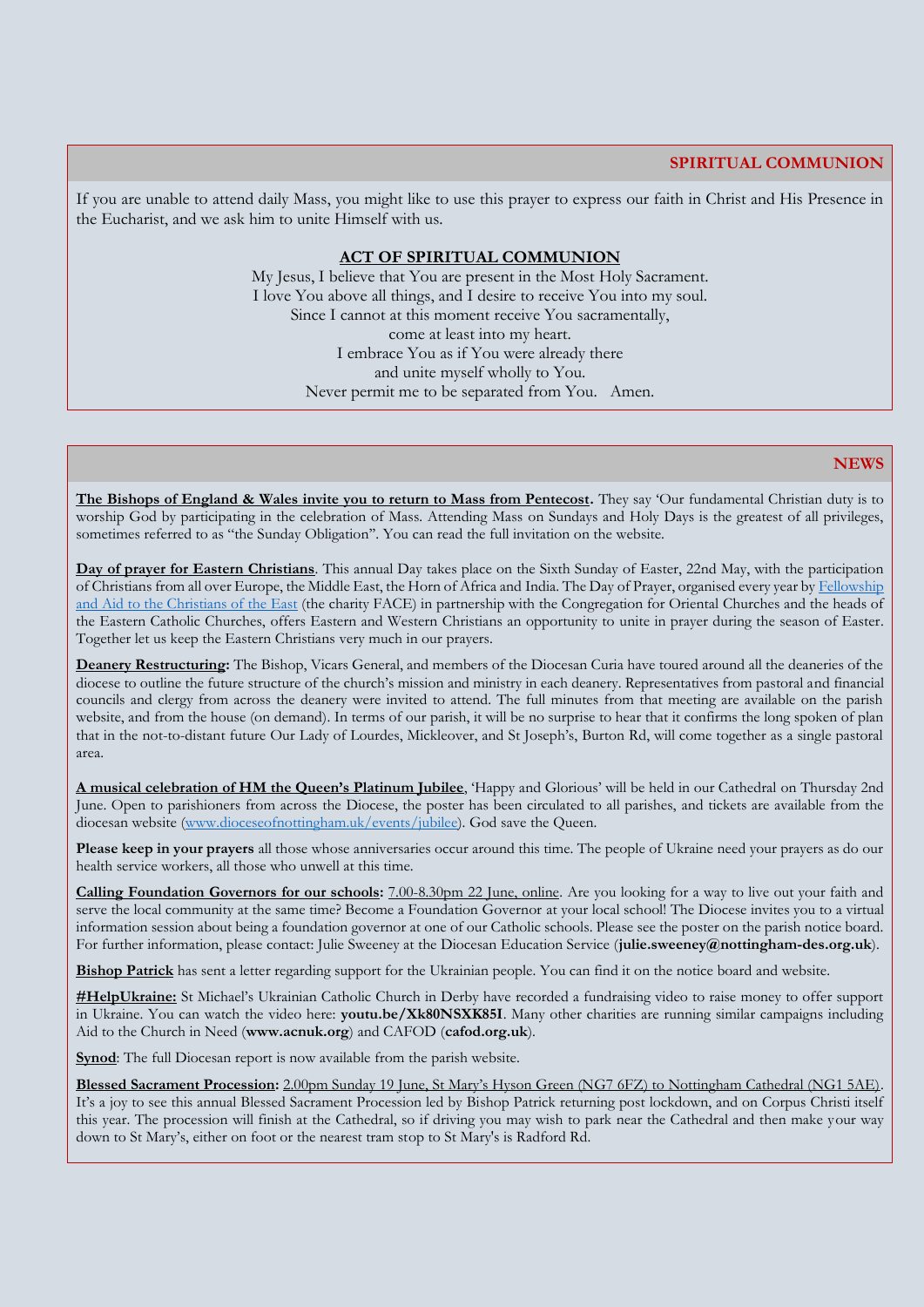**Walsingham Young Adults' Pilgrimage** (18-35s): Friday 10 June to Saturday 11 June. £60 which includes lunch and dinner on Friday, breakfast and lunch on Saturday and accommodation on Friday night (a twin room in Dowry House). A full pilgrimage programme integrated with the diocesan pilgrimage on Saturday 11. Places can be secured with a  $\ell$  30 deposit. Shared travel options are available. Register at: **[shorturl.at/cBOU1](http://shorturl.at/cBOU1)**

**The new diocesan website** is now live and will be promoted via diocesan social media channels and parish newsletters next week, giving time for final edits to be made before it is widely shared. The web address remains as before – [https://www.dioceseofnottingham.uk.](https://www.dioceseofnottingham.uk/)

**Derby CaReS update:** We are delighted to let you know that we have taken a tenancy on a property in Derby and are applying to UNHCR through the Home Office to identify a suitable family. One of the many ways we will support them is in applying for benefits and searching for work. If you have any knowledge or experience of these, please get in touch with Becky  $\frac{1}{(ahvvi s22 (\text{d}gmail.com/07377646775)})$ . If you would like to receive more detailed, regular updates by email, contact [lisjmartin@aol.com.](mailto:lisjmartin@aol.com) Thank you to everyone across Derby Deanery for your generous and unwavering support in achieving this.

**The Diocesan Lourdes Pilgrimage.** This pilgrimage now resumes under the leadership of Bishop Patrick, from Monday 4th until Friday 8th July. Full details are on the Tangney Tours website (https://www.tangney-tours.com/nottingham), or by contacting Father Simon Gillespie (simon.gillespie@dioceseofnottingham.uk).

**We have had notice of planned coach-driven pilgrimages to Lourdes and Lisieux**. That to **Lourdes is on June 4th – 11th** 2022, with pickup from Nottingham, Derby and Leicester, the cost being £670 per person for Coach and Ferry travel, overnight stay with Bed and Breakfast at several hotels, and a few excursions. That to **Lisieux takes place on April 23rd – 26th** 2022, again with pickup from in Nottingham, Derby and Leicester, and the cost being  $f<sub>330</sub>$  sharing and  $f<sub>360</sub>$  for a single room, and for several excursions. For more information and a booking form please contact Fr. John McCay at  $\frac{1}{2}$  imccay1982@yahoo.co.uk or 0115 9810320.

**Diocesan Pilgrimage to Walsingham - Derby Deanery Coach** Join with Bishop Patrick on pilgrimage to The National Shrine of Our Lady of Walsingham on Saturday 11th June 2022. The Derby Deanery Coach departs from St Hugh's in Borrowash (DE72 3HB) at 7.45am (arrive for 7.30am) and leaves Walsingham at 5pm. Please remember to bring your "Picnic". To book a place, please put your name/s, email address, mobile number, emergency contact number and the name of your parish on a note in an envelope along with a cheque made payable to St Alban's RCP (Adults  $f20$  & Children under 16  $f13$ ) and post to Walsingham Pilgrimage, St Alban's Presbytery, Roe Farm Lane, Derby, DE21 6ET. There are a limited number of places which are offered on a first come, first served basis and can only be booked by post or dropped off in person.

## **THE COMMUNITY THIS WEEK**

**Please keep in your prayers** all those who are sick in whatever way around the world especially those in our parish, all those in hospital, nursing homes and being looked after at home and also those whose anniversaries occur around this time. Most importantly all those who work in the NHS striving heroically to keep us all safe, the emergency services, the drivers & supermarket staff, postmen, refuse collectors and all those helping to keep the country going. We have been asked to pray also and in particular for the Nigerians, especially in the south of Nigeria, who are experiencing a great deal of social strife, with young people being slaughtered on almost a daily basis.

**Finding God in the Word**. Our meetings continue this next month. We meet from 7pm to 8pm on the first Monday of every month, when we reflect on the Gospel for the following Sunday in a prayerful atmosphere. The next meeting takes place on Monday, the 6<sup>th</sup> of June.

**Please continue to wear your masks if you wish to**, when you visit the church. There are no particular restrictions at this time. Please remember that not everyone will be comfortable with close proximity with others, so please keep this in mind as you take your seats in church.

**Parish choir**. Several of our regular Mass-goers have enquired about the folk-music group that has served the parish regularly on Sunday mornings at the 10.15 Mass. Following several invitations, the group has only returned occasionally. While we await their return, we must work towards establishing a parish choir, and I would like to invite anyone in the parish who is happy to sing as part of such a choir, and anybody who is able to play an instrument (and perhaps even the parish organ) and who would be happy to work with me to facilitate the musical component of the liturgical life of the parish to contact me.

**Confessions in the church**. There is now at least half an hour for confessions before every Sunday Mass, as well as an hour for confessions after the 10.30 Mass on Saturdays. You may still call at the house, of course, if you wish (preferably calling ahead to make certain that I am available).

**Repository** We have a good selection of cards for various occasions and a selection of other items. Please do ask if you would like to make a purchase.